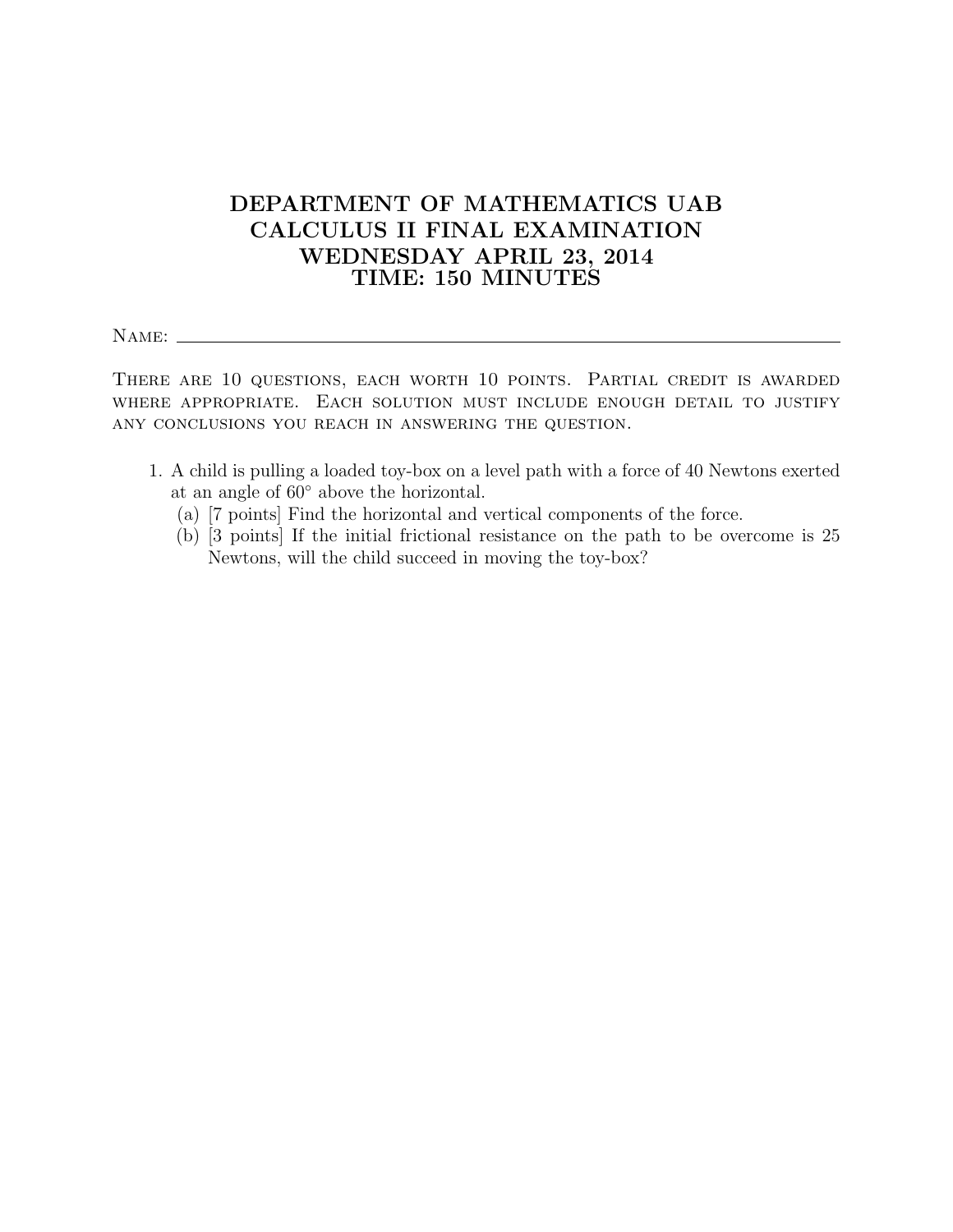2. Find an equation for the plane that passes through the point  $(1, 1, 1)$  and contains the line

 $x = 2$ ,  $y = 2 + t$ ,  $z = 1 + t$ .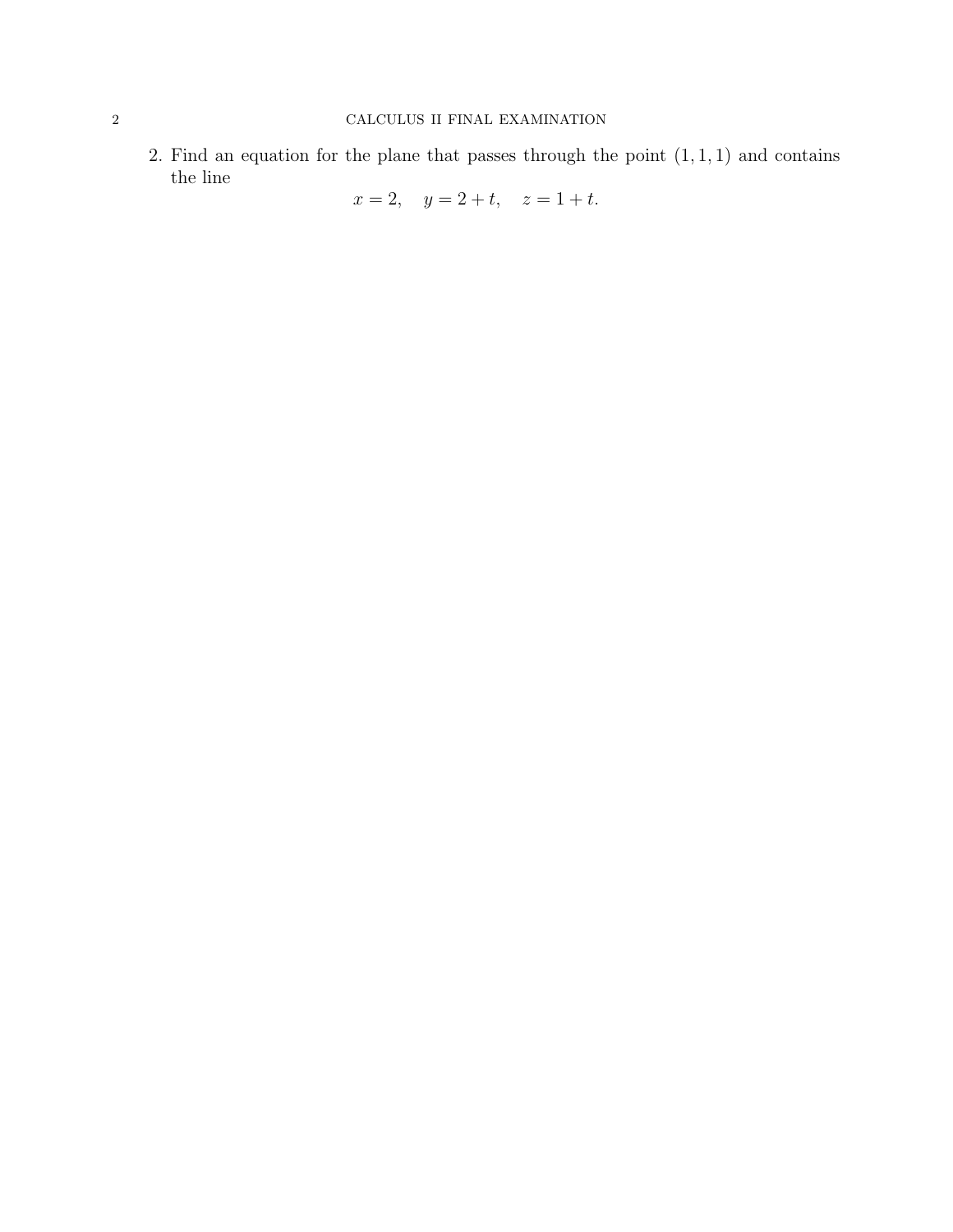3. Calculate the definite integral

$$
\int_0^3 x \, dx.
$$

as a limit of Riemann sums, using equal-length sub-intervals of [0, 3]. You may assume that

$$
\sum_{i=1}^{n} i = \frac{n(n+1)}{2}.
$$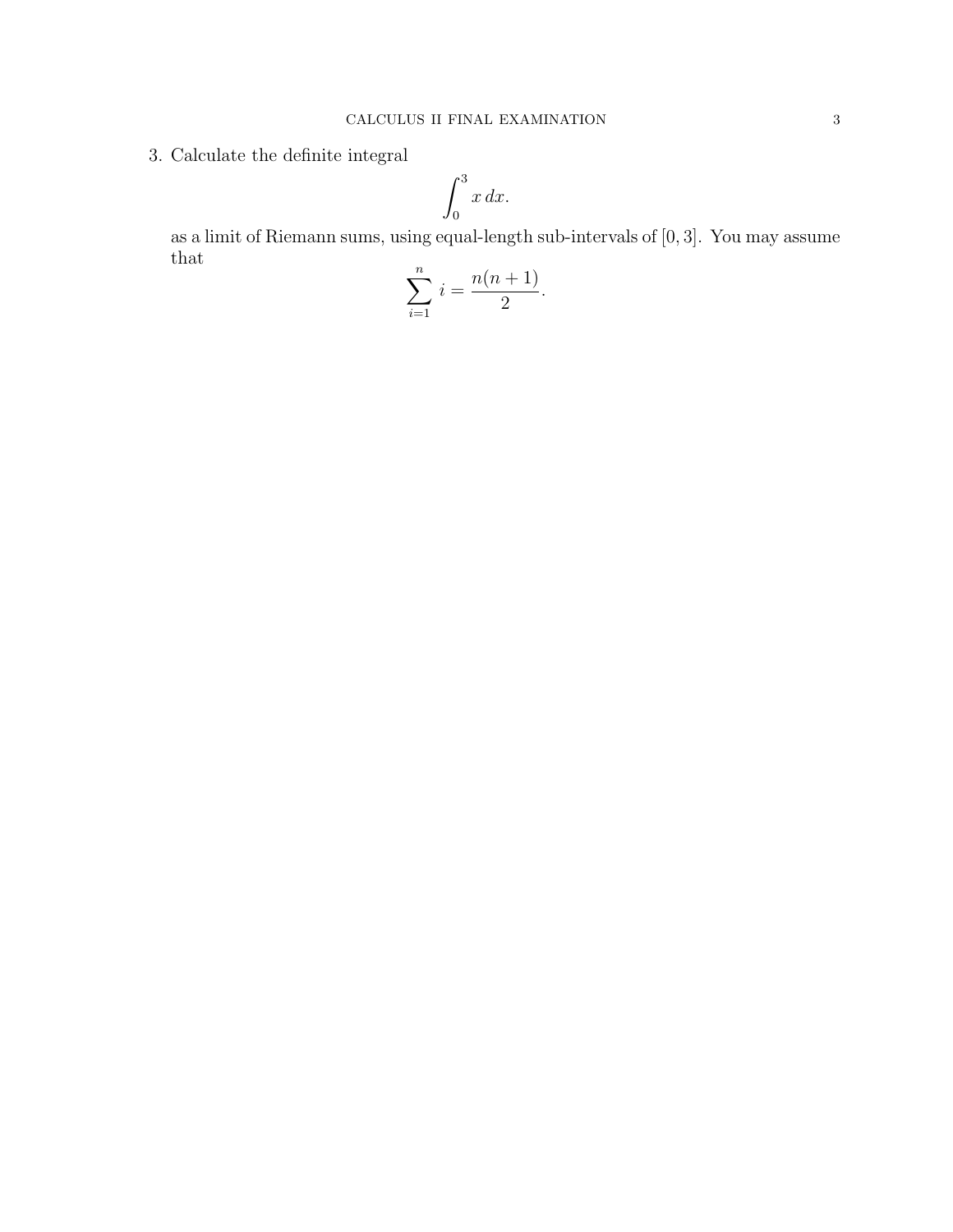4. (a) [6 points] Find an antiderivative of the function

$$
f(x) = \frac{(x+1)^2}{x},
$$

and use it to evaluate the area below the graph of f between  $x = 1$  and  $x = 2$ . (b) [4 points] Let

$$
h(t) = \int_0^{5t} \cos(x^2) dx.
$$

Use the Fundamental Theorem of Calculus and the chain rule to find  $h'(t)$ . If  $h(t)$  represents the position of a moving car at time t, calculate the velocity of the car at time  $t = 0$ .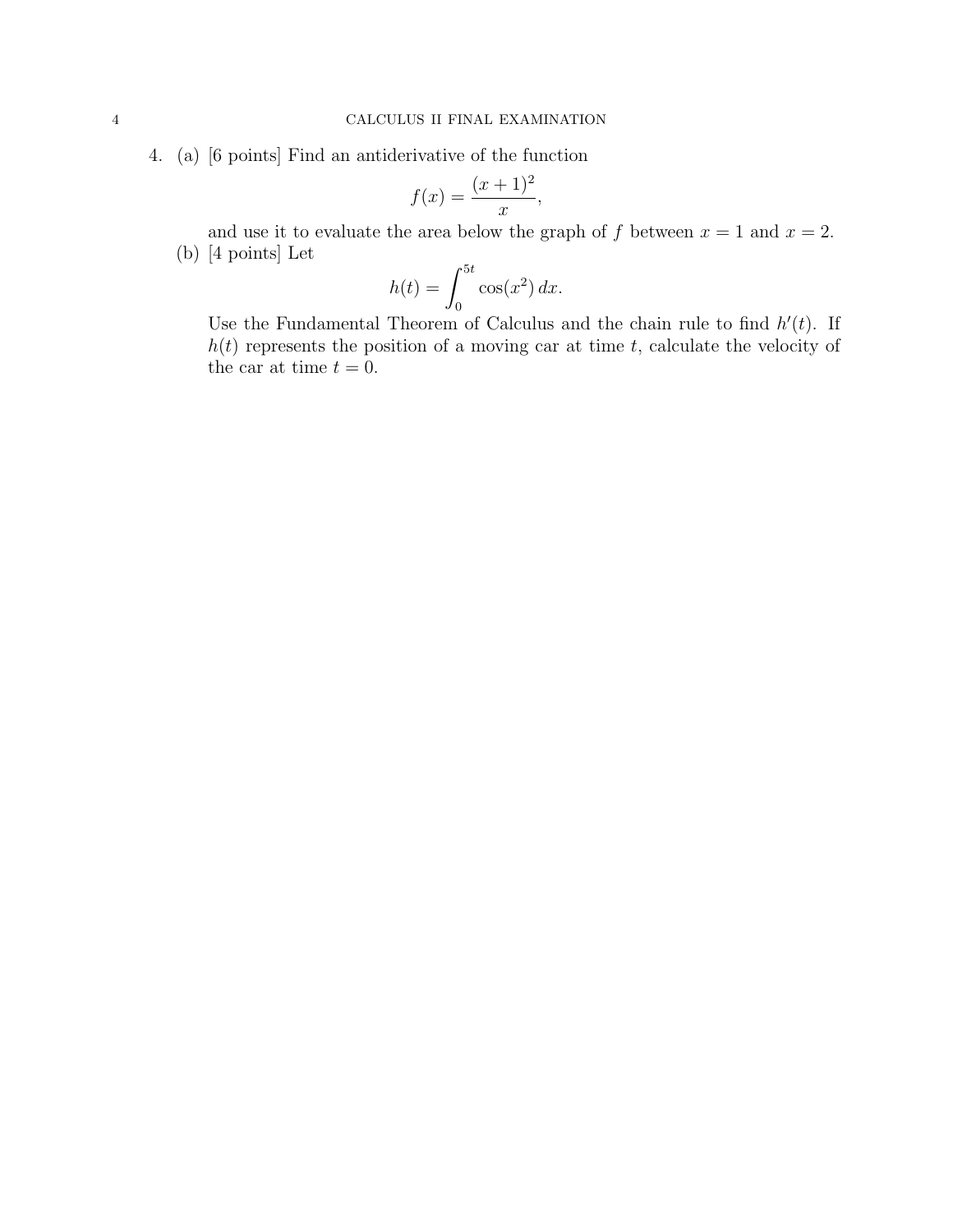5. An oil storage tank ruptures at time  $t = 0$  and oil leaks out from the tank at a rate of

$$
r(t) = 90\sqrt{1+3t}
$$

liters per hour. How much oil leaks out in the first hour?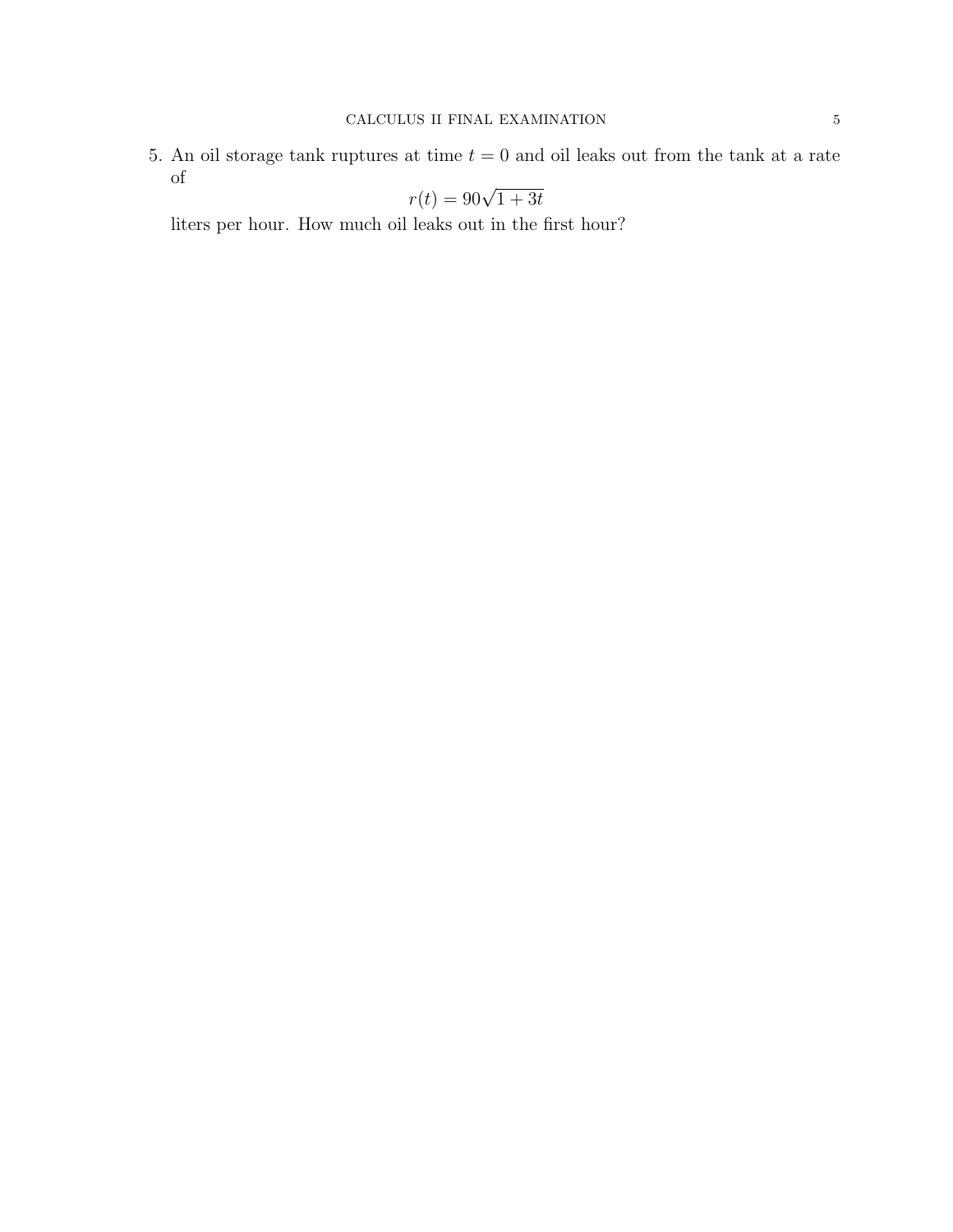6. Use integration by parts to calculate the indefinite integral

$$
\int \ln|x^2 + x - 2| \, dx.
$$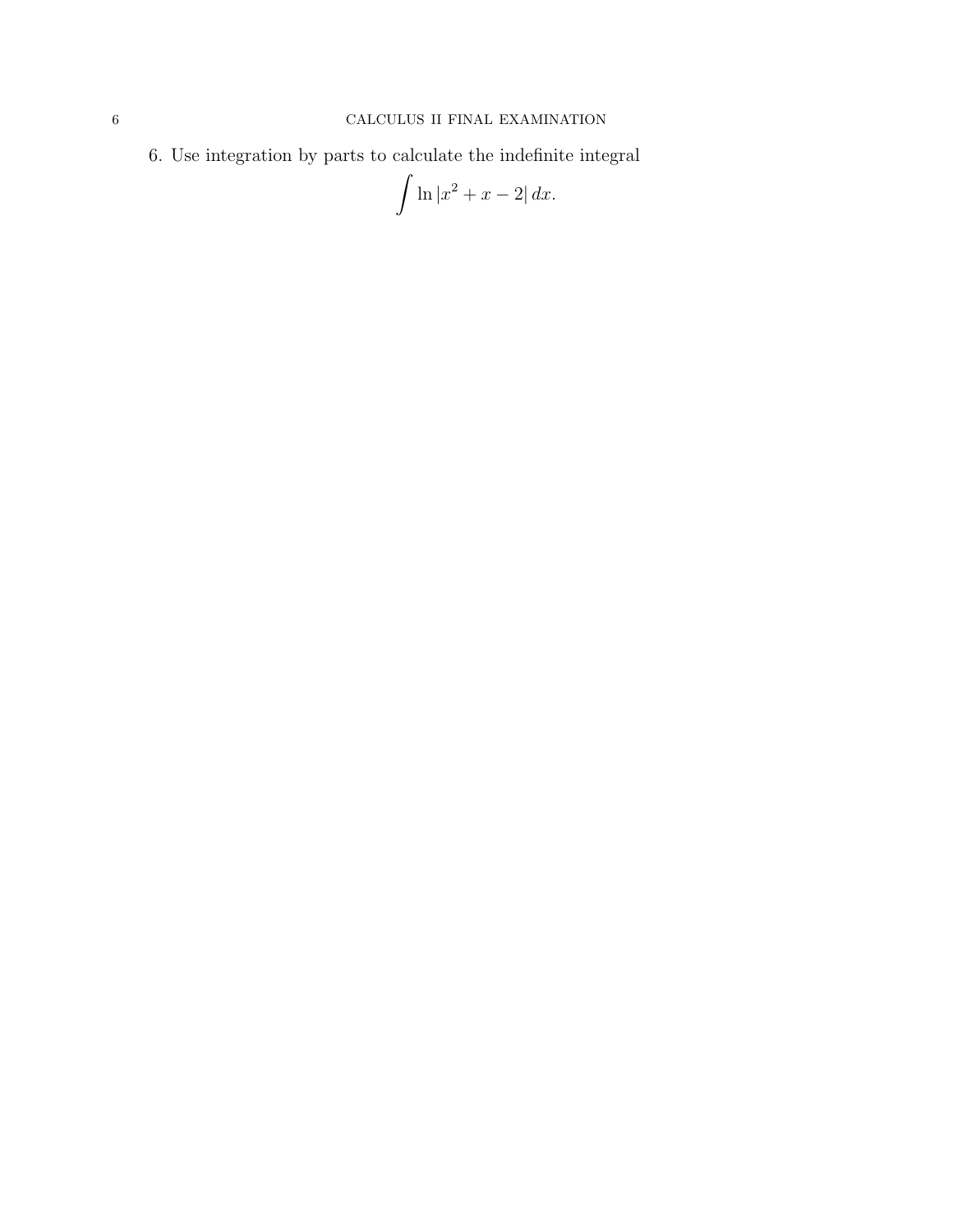7. If we define the function  $F(s)$  by the improper integral

$$
F(s) = \int_0^\infty f(x)e^{-sx} dx,
$$

where  $f(x) = e^{-x}$ , calculate  $F(s)$  for all  $s > 0$ .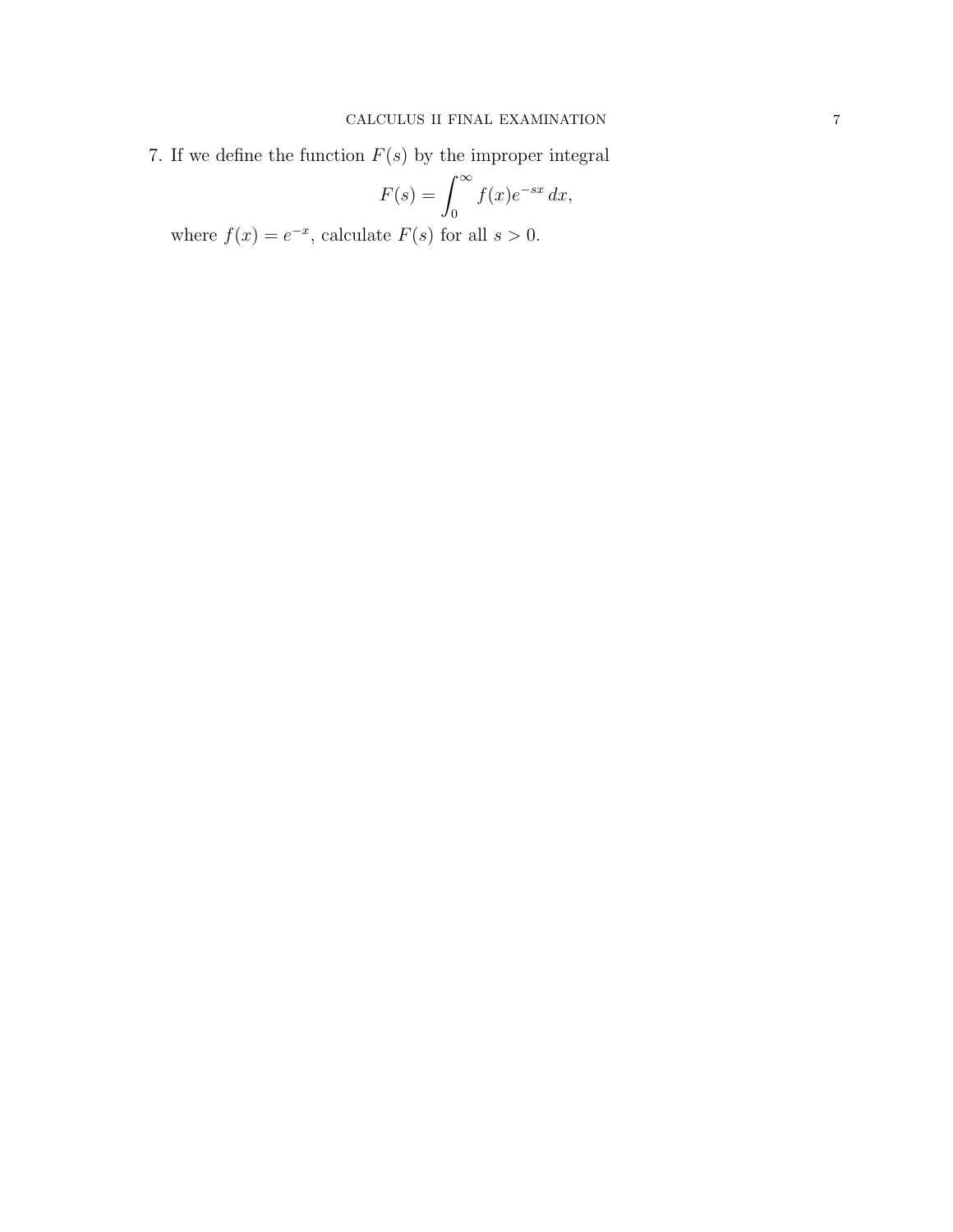## 8 CALCULUS II FINAL EXAMINATION

- 8. (a) [7 points] Find the area bounded by the two curves  $y =$ √  $\overline{t}$  and  $y = t^3$ .
	- (b)  $\overline{3}$  points] Two cars both start on a journey at time  $t = 0$ . If the velocity of car s points to care both start on a journey at time  $t = 0$ . If the velocity of car A at time  $t \geq 0$  is  $\sqrt{t}$  and that of car B at the same time is  $t^3$ , how does the area in part (a) relate to the positions of the cars at time  $t = 1$ ?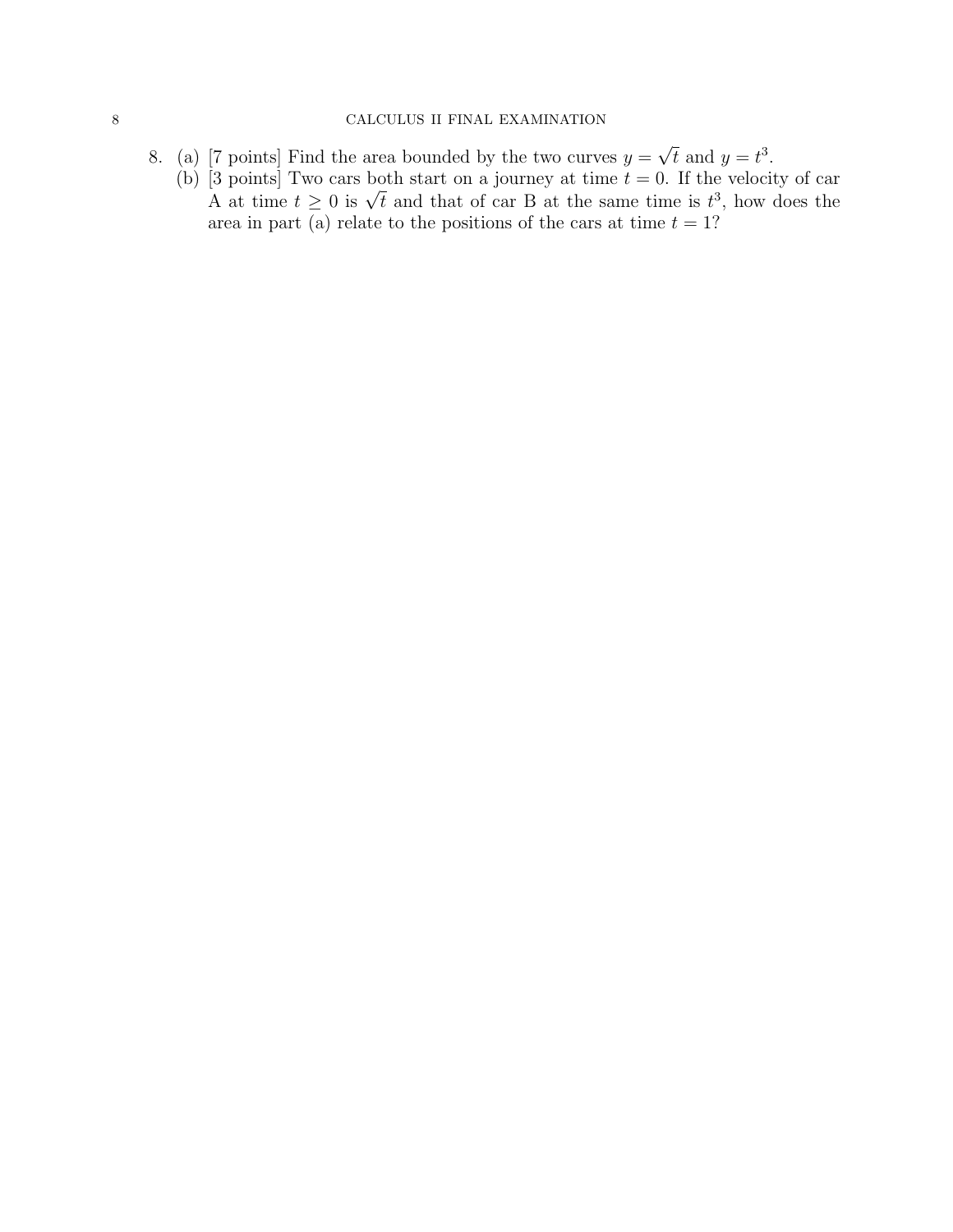9. (a) [7 points] Use the function  $f(x) = 1/x$  and the integral test to show that the series

$$
\sum_{n\geq 1} \frac{1}{n} = 1 + \frac{1}{2} + \frac{1}{3} + \cdots
$$

is divergent. State the three conditions that  $f$  must satisfy for the integral test to be applicable

(b) [3 points] Ugh is a Stone Age stone man. His intention is to make a bridge across a ravine by stacking large bricks so that each brick is further out across the ravine than the brick below. The top brick has an overhang of 1/2, the second brick overhangs by  $1/4$ , the third by  $1/6$ , and so on with the *n*-th brick (on the bottom) having an overhang of  $1/(2n)$  over the cliff. His mathematician friend has told him that according to a center-of-gravity calculation the structure will not topple. Find the total overhang width out from the ravine edge. Is there a maximum width ravine that can, in theory, be crossed in this manner? Explain.